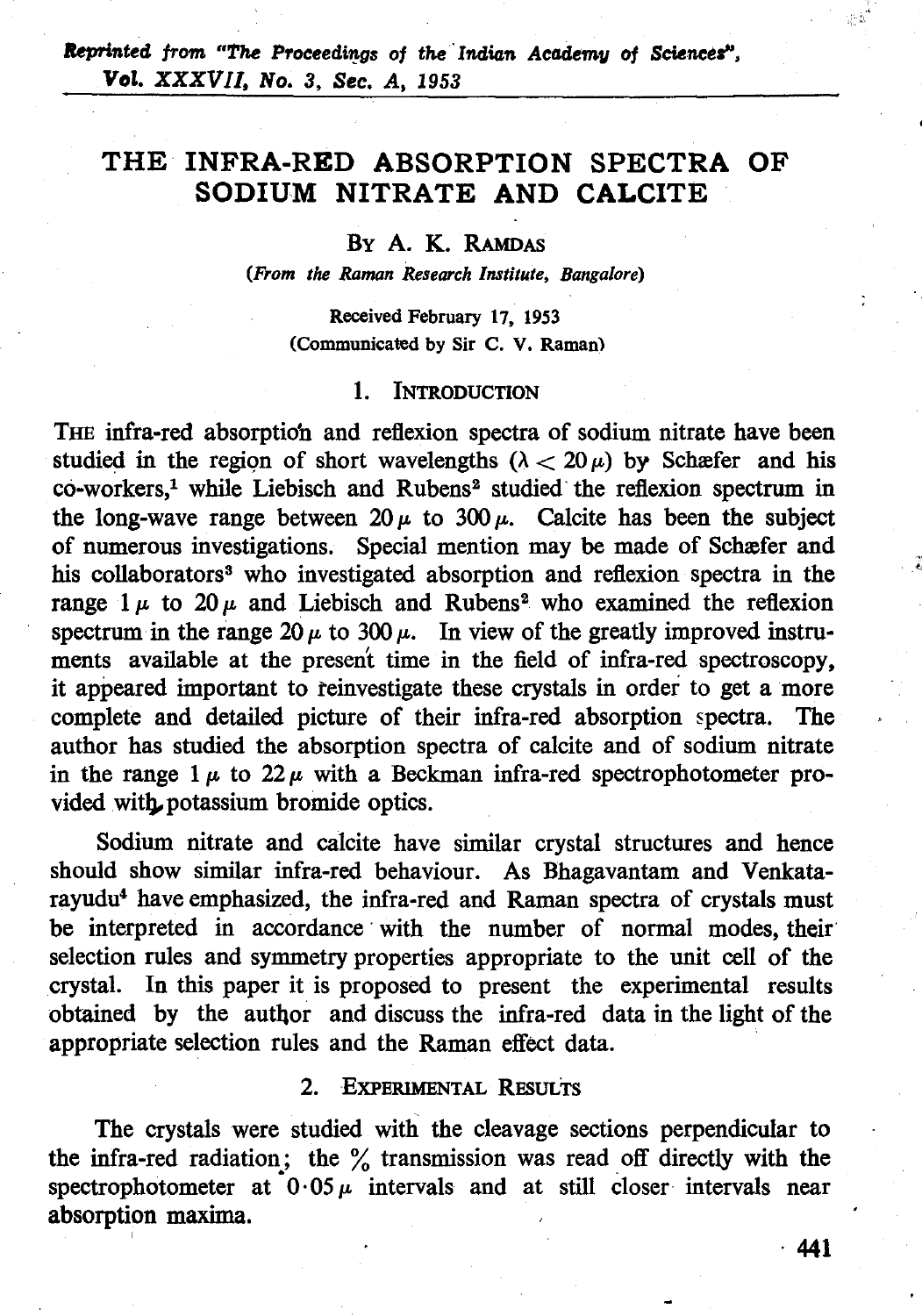Sodium Nitrate.-Figs. 1 and 2 show the % cut-off with wavelength of sodium nitrate specimens (thickness: Sp. I:  $2.34$  mm., Sp. III: 1 mm.). The following features are noticed in Figs. 1 and 2.

I. Many well-defined and sharp absorption maxima are seen in range  $2 \mu$  to  $3.5 \mu$ , viz., at  $2.3 \mu$ ,  $2.42 \mu$ ,  $2.65 \mu$ ,  $2.85 \mu$ ,  $3.2 \mu$ . These have come out better with Sp. I than with Sp. III because Sp. I is thicker and hence brings out these weak absorption bands better.

Sharp and intense absorption maxima in the range  $3.5 \mu$  to  $6.5 \mu$ , П. *viz.*, at  $3.6 \mu$ ,  $4.1 \mu$ ,  $4.75 \mu$ ,  $5.6 \mu$ ,  $5.8 \mu$ ,  $6.3 \mu$ . These bands have come out better with Sp. III than with Sp. I. The well resolved absorption maxima at  $5.6 \mu$ ,  $5.8 \mu$  and  $6.3 \mu$  seen in Fig. 2 merge into an intense and broad absorption band extending from  $5.6 \mu$  to  $9 \mu$  as can be seen in Fig. 1.

III. Absorption maxima, very intense and broad compared to the bands mentioned in I and II, are seen in the range  $6.5 \mu$  to  $14 \mu$ . In Fig. 2



Fig. 1. Infra-red absorption spectrum of sodium nitrate (Specimen I).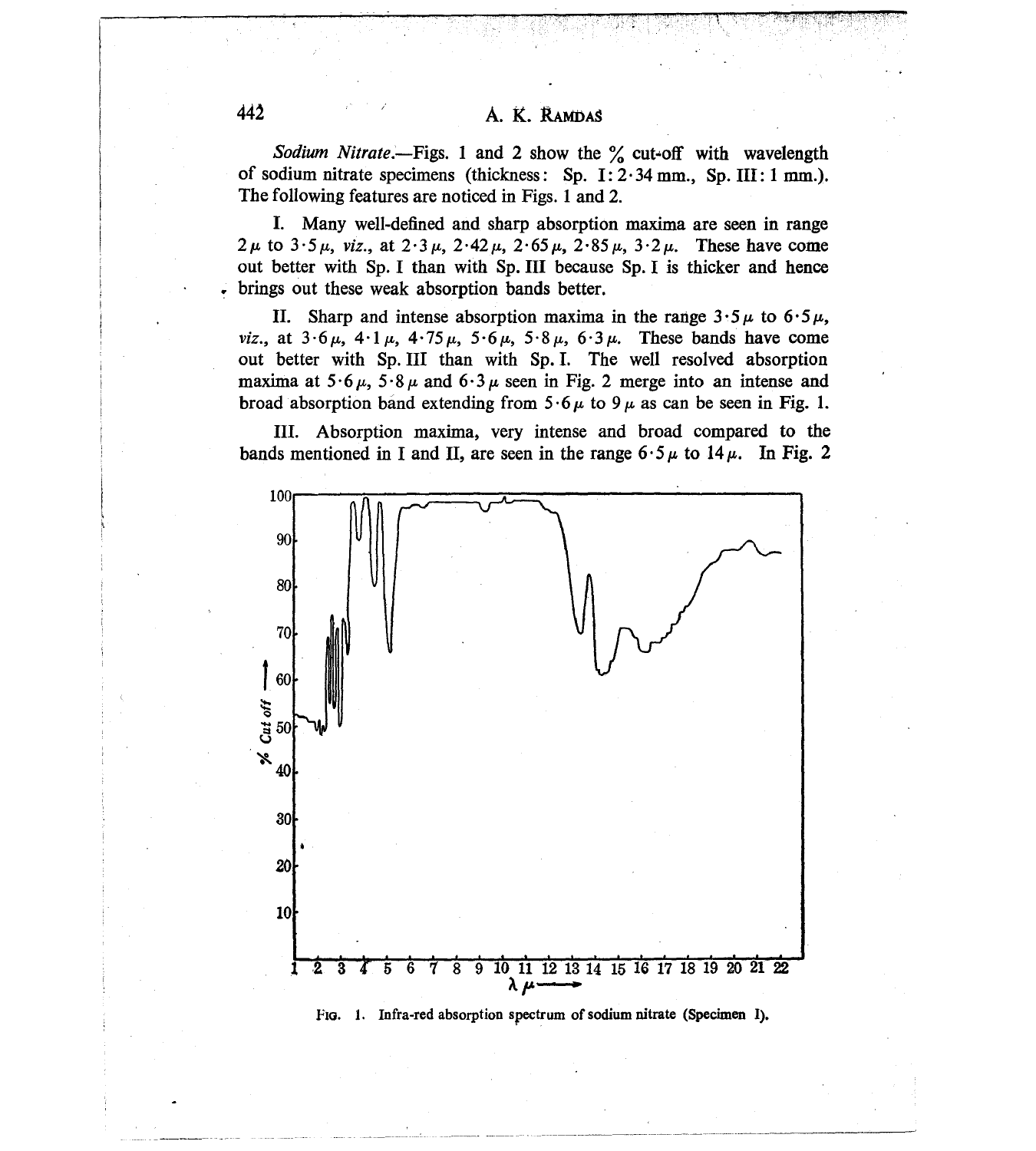

FIG. 2. Infra-red absorption spectrum of sodium nitrate (Specimen III).

we notice the following absorption bands: (1) between  $6.7$  and  $8.0 \mu$ , very strong; (2) at  $8.3 \mu$ , a strong companion to the  $6.7 \mu - 8 \mu$  band; (3) from  $9.8 \mu$  to  $10.6 \mu$ , medium; (4) a medium strong and fairly sharp absorption maximum at  $11.8 \mu$ ; (5) a very weak but very sharp and well-defined absorption maximum at  $13.8 \mu$ .

In Fig. 1, we notice an extremely broad absorption band running from  $6\mu$  to  $9\mu$  and from  $9.5\mu$  to  $11.6\mu$  and an inflexion at about  $11.8\mu$ . These have been resolved into bands described above, by using the thinner specimen III. The  $13.8 \mu$  band, however, has come out sharper and stands out better in Fig. 1.

IV. In the range  $14 \mu$  to  $22 \mu$ , we notice in Fig. 1, a rather broad band medium in intensity, from  $15.0 \mu$  to  $15.3 \mu$  and considerable absorption between 19  $\mu$  to 22  $\mu$ . In Fig. 2, there are indications of these being resolved into constituent bands.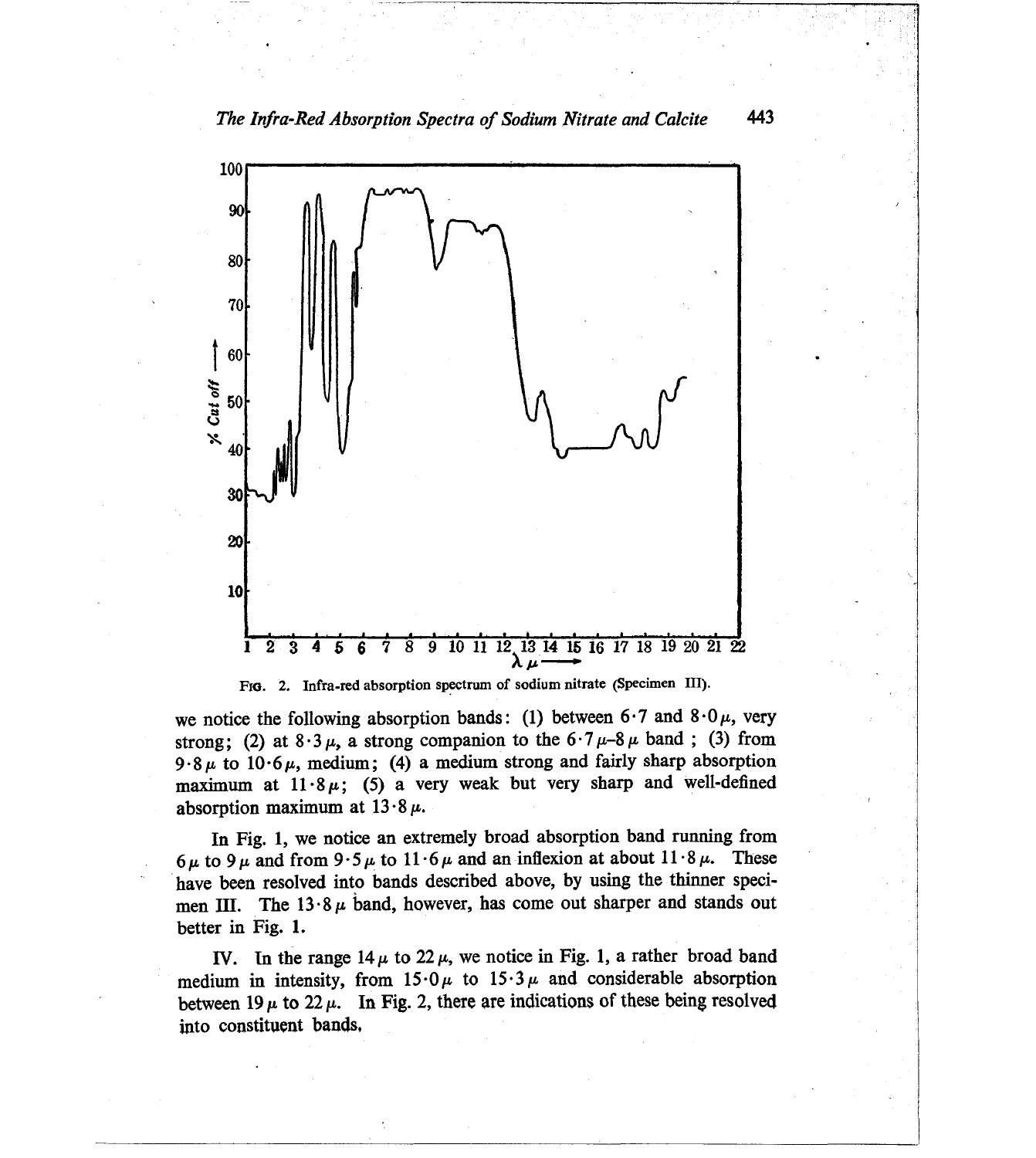Calcite.-Fig. 3, giving the % cut-off with wave-length of a cleavage section of calcite (Specimen II:  $0.33$  mm.) shows a great similarity with Figs. 1 and 2. We see (1) weak but well-defined bands at  $2.3 \mu$ ,  $2.5 \mu$ ,  $2.8 \mu$ ; (2) an inflexion at  $3.1 \mu$ ; (3) exceedingly sharp and intense band at  $3.47 \mu$ ; (4) a comparatively weaker absorption maximum at  $4.8 \mu$ ; (5) indication of a band at  $5.75 \mu$ ; (6) an intense absorption maximum at  $6.3 \mu$  clearly separated from an equally intense broad absorption band extending from  $6.7 \mu$  to  $7.8 \mu$  and in the slope of this band, an inflexion at  $8.45 \mu$ ; (7) a series of bands at  $9.3 \mu$  (very weak),  $9.9 \mu$  (medium),  $10.6 \mu$ (weak),  $11.3 \mu$  (weak),  $11.7 \mu$  (inflexion),  $12.8 \mu$  (weak), and  $14.1 \mu$  (very intense and sharp); (8) beyond  $17 \mu$ , there is a very broad absorption band, extending upto the limit of observation; there are some indications of absorption maxima in this region.



FIG. 3. Infra-red absorption spectrum of calcite (Specimen II).

Special attention may be drawn here to the remarkable sharpness of the harmonics both in calcite and sodium nitrate.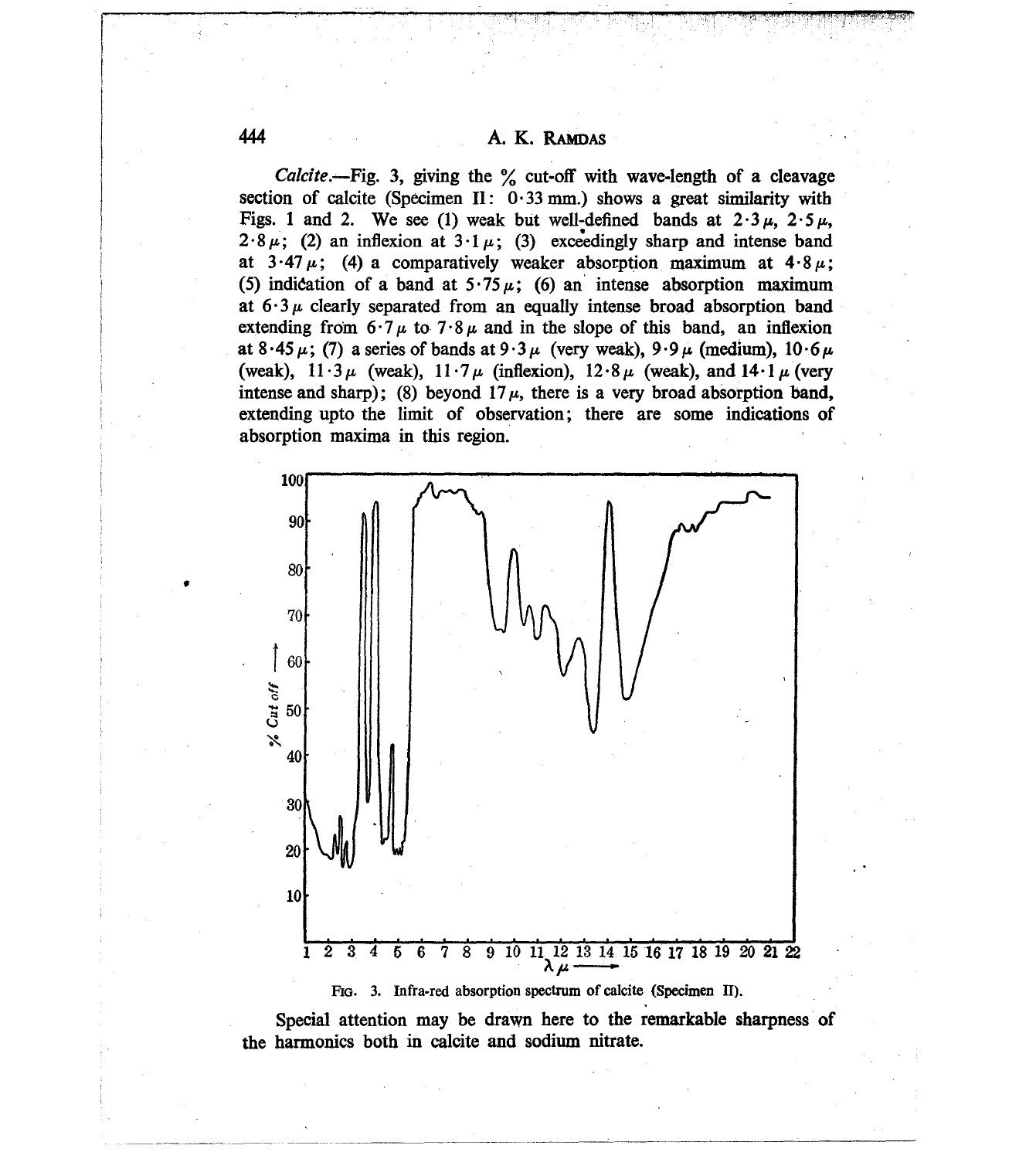#### $3.$ **DISCUSSION OF THE RESULTS**

Sodium nitrate and calcite have the same crystal structure, their space group being  $D_{3d}$ <sup>6</sup> with two molecules per unit cell. Bhagavantam and Venkataravudu<sup>4</sup> have shown that for these cases the number of modes of vibrations and the selection rules with respect to their infra-red and Raman activity are as given in Table I.

| Class<br>٠       | Total No.    | Internal     | R.       | External<br>т.   | Translations | R.    | I.R.        |
|------------------|--------------|--------------|----------|------------------|--------------|-------|-------------|
| $A_1$            |              |              | $\bf{0}$ | $\mathbf 0$      | 0            | $a^*$ | ia*         |
| ${\bf A_2}$      | 3            |              |          |                  | $\bf{0}$     | ia    | ia          |
| $\mathbf{B_{1}}$ | $\bf{4}$     |              |          |                  |              | ia    | $\mathbf a$ |
| $\mathbf{B_{2}}$ | $\mathbf{2}$ | $\mathbf{I}$ | $\bf{0}$ |                  | $\bf{0}$     | ia    | ia          |
| $\mathbf{E_{1}}$ | 6            | $\mathbf{2}$ |          | $\boldsymbol{2}$ |              | ia    | $\mathbf a$ |
| $\mathbf{E_{2}}$ |              | 2            |          |                  | 0            | a     | ia          |

| в<br>.B<br>I, |  |
|---------------|--|
| н             |  |

\*  $a =$  Active;  $ia =$  Inactive

Thus we see that there are three internal frequencies active in infra-red and three active in Raman effect, the two sets being mutually exclusive as a result of the presence of a centre of symmetry. In addition there are two internal and three external frequencies which are inactive in both infra-red and Raman effect. The free carbonate and nitrate ion belong to the point group  $D_{34}$ which has one frequency active in Raman effect only, one active in infra-red only and two active in both. The transformation from free ion to the crystal can be pictured as follows:

Free ion Crystal  $(A_1)$   $\omega_1$  (Raman active)  $\rightarrow (A_1) \nu_1$  (Raman active),  $(A_2) \nu_1$  (inactive in both)

|  |                        |  |  | $(B_1)$ $\omega_2$ (Infra-red active) $\rightarrow$ $(B_2)$ $\nu_4$ ' (inactive in both), $(B_1)$ $\nu_4$ (I. red active) |  |  |
|--|------------------------|--|--|---------------------------------------------------------------------------------------------------------------------------|--|--|
|  |                        |  |  | (E) $\omega_3$ (active in both) $\rightarrow$ (E <sub>1</sub> ) $\nu_2$ (Raman active), (E <sub>2</sub> ) $\nu_5$ (, , )  |  |  |
|  |                        |  |  | (E) $\omega_4$ ( , ) $\rightarrow$ (E <sub>1</sub> ) $\nu_3$ ( , ), (E <sub>2</sub> ) $\nu_6$ ( , )                       |  |  |
|  |                        |  |  | The extent of this splitting will naturally depend on the strength of the coupling                                        |  |  |
|  |                        |  |  | between the two carbonate (or nitrate) ions. As regards the lattice oscilla-                                              |  |  |
|  |                        |  |  | tions, we notice that there are two Raman active external vibrations and                                                  |  |  |
|  | five infra-red active. |  |  |                                                                                                                           |  |  |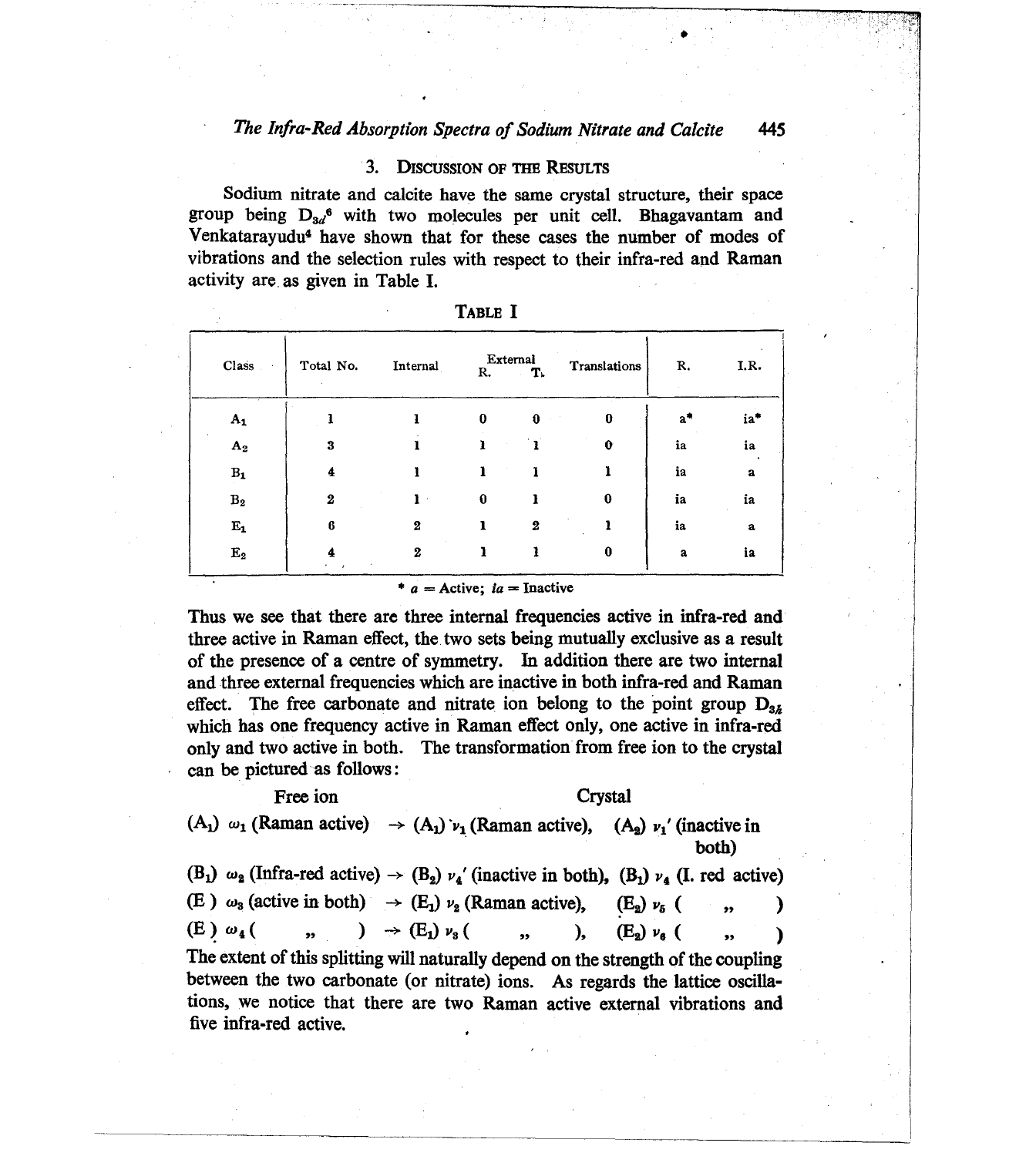The depolarisation studies of Raman lines with directional excitation with polarised and unpolarised light, and the polarisation of the infra-red absorption bands, enable one to find out and classify the different fundamental oscillations. In Table II we give the Raman active and infra-red active frequencies of sodium nitrate.

| Raman active*                                      | Infra-red active                                  |
|----------------------------------------------------|---------------------------------------------------|
| $\nu_1$ (A <sub>1</sub> ) : 1068 cm. <sup>-1</sup> | $\nu_4$ (B <sub>1</sub> ) : 845 cm. <sup>-1</sup> |
| $v_2$ (E <sub>2</sub> ) : 720 ,                    | $v_5$ (E <sub>1</sub> ) : 725 ,                   |
| $v_3$ (E <sub>2</sub> ) : 1385 ,                   | $v_6$ (E <sub>1</sub> ) : 1385 ,                  |
| $L_6$ (E <sub>2</sub> ) : 98 ,                     | $L_1$ (B <sub>1</sub> ) : 71 ,                    |
| $L_7(E_2)$ : 185,                                  | $L_2$ (B <sub>1</sub> ) : 217 ,                   |
|                                                    | $L_3(E_1)$ : 71,                                  |
|                                                    | $L_4$ (E <sub>1</sub> ) 133 ,                     |
|                                                    | $L_5(E_1)$ : 217,                                 |
|                                                    |                                                   |

| TABLE II.<br>Sodium nitrate |  |  |
|-----------------------------|--|--|
|-----------------------------|--|--|

Note.-The Raman active frequencies are those actually observed, while infra-red frequencies are derived from the reststrahlen data for the remote frequencies and from the present studies for the nearer ones.

Similarly we give the frequencies for calcite in Table III.

TABLE III. Calcite

| Infra-red active                                |  |  |
|-------------------------------------------------|--|--|
| $v_4$ (B <sub>1</sub> ) : 885 cm. <sup>-1</sup> |  |  |
| $\nu_5$ (E <sub>1</sub> ) : 706 ,               |  |  |
| $v_6$ (E <sub>1</sub> ) : 1484 ,                |  |  |
| $L_1$ (B <sub>1</sub> ) : 106 ,                 |  |  |
| $L_2$ (B <sub>1</sub> ) : 357,                  |  |  |
| $L_3$ (E <sub>1</sub> ) : 106 ,                 |  |  |
| $L_4$ (E <sub>1</sub> ) : 182 ,                 |  |  |
| $L_5$ (E <sub>1</sub> ) : 330 ,                 |  |  |
|                                                 |  |  |

\* T. M. K. Nedungadi<sup>5</sup>; † Bhagavantam<sup>6</sup> Note.-See remarks made under Table II.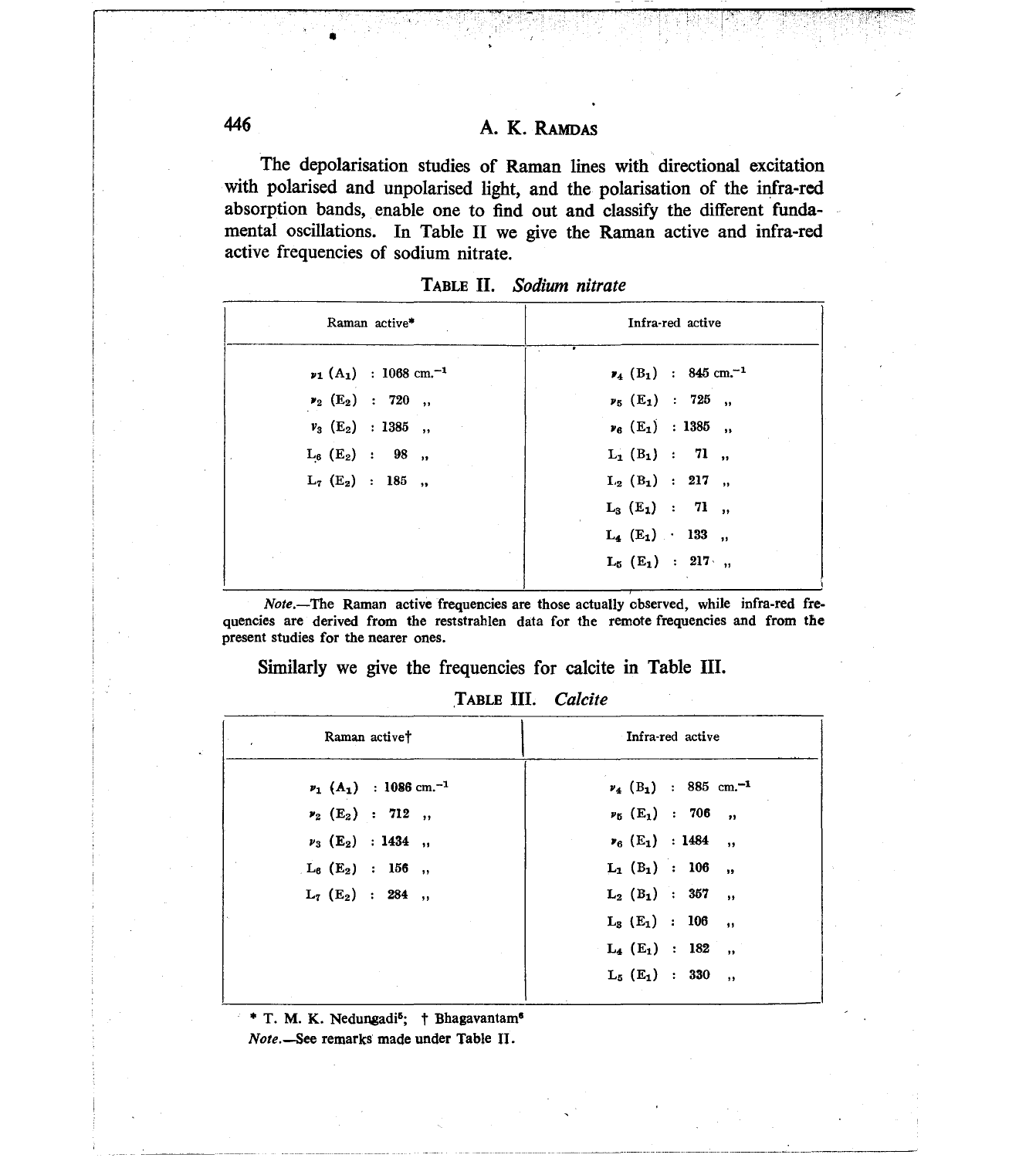### The Infra-Red Absorption Spectra of Sodium Nitrate and Calcite 447

Schæfer and his co-workers<sup>3</sup> gave a detailed analysis of their infra-red absorption and reflexion data for calcite. Their assignments were based on the assumption of a free carbonate ion. However, as we have seen above. the normal modes of the free ion (carbonate and nitrate) split and increase in number, in the crystalline state; this as well as the selection rules governing them are found to be verified experimentally. Hence, in this paper, the assignments are made according to selection rules appropriate to the crystal.

Besides these internal frequencies, there are low frequency lattice frequencies characteristic of the crystal structure. Though these frequencies lie beyond the range studied to be observed as fundamentals, we may expect harmonics of the lattice frequencies, and combinations and differences between internal frequencies and lattice frequencies, when permitted by the selection rules.

In giving the assignments to the observed absorption bands, the following principles are to be borne in mind. A difference band is observed only if the corresponding summation also occurs. Though the combination between high frequency internal vibrations are likely to occur, the possibility of difference bands between them can be ruled out. The polarisation character of the vibration must be considered while giving the assignments to the different absorption bands.

In the light of these facts, the interpretation of the absorption data has been given in Tables IV and V. In the short wavelengths  $(\lambda < 6 \mu)$ . Schæfer and his collaborators have further resolved some of the absorption bands using rock-salt and quartz optics. Using a very thick specimen (2 cm. thick 1 to optic axis), and quartz optics, Plyler<sup>7</sup> was able to record some absorption bands for calcite in the range  $1 \mu$  to  $3 \mu$ . The data of these workers as well as those obtained in this work, are used in the following tables. Following the above considerations, it has been possible to give proper assignments to almost all the observed absorption bands and from Tables IV and V, we see that the assignments are unique in most cases. It is interesting to note that many of the absorption bands can be only explained as combinations (or differences) between internal and external vibrations and some as harmonics of external vibrations alone.

In conclusion, the author wishes to express his thanks to Prof. Sir C. V. Raman, F.R.S., N.L., for his keen interest and guidance and to the Investigatorin-charge, C.S.I.R. Radiation Scheme, Poona, for his permission to use the infra-red spectrophotometer.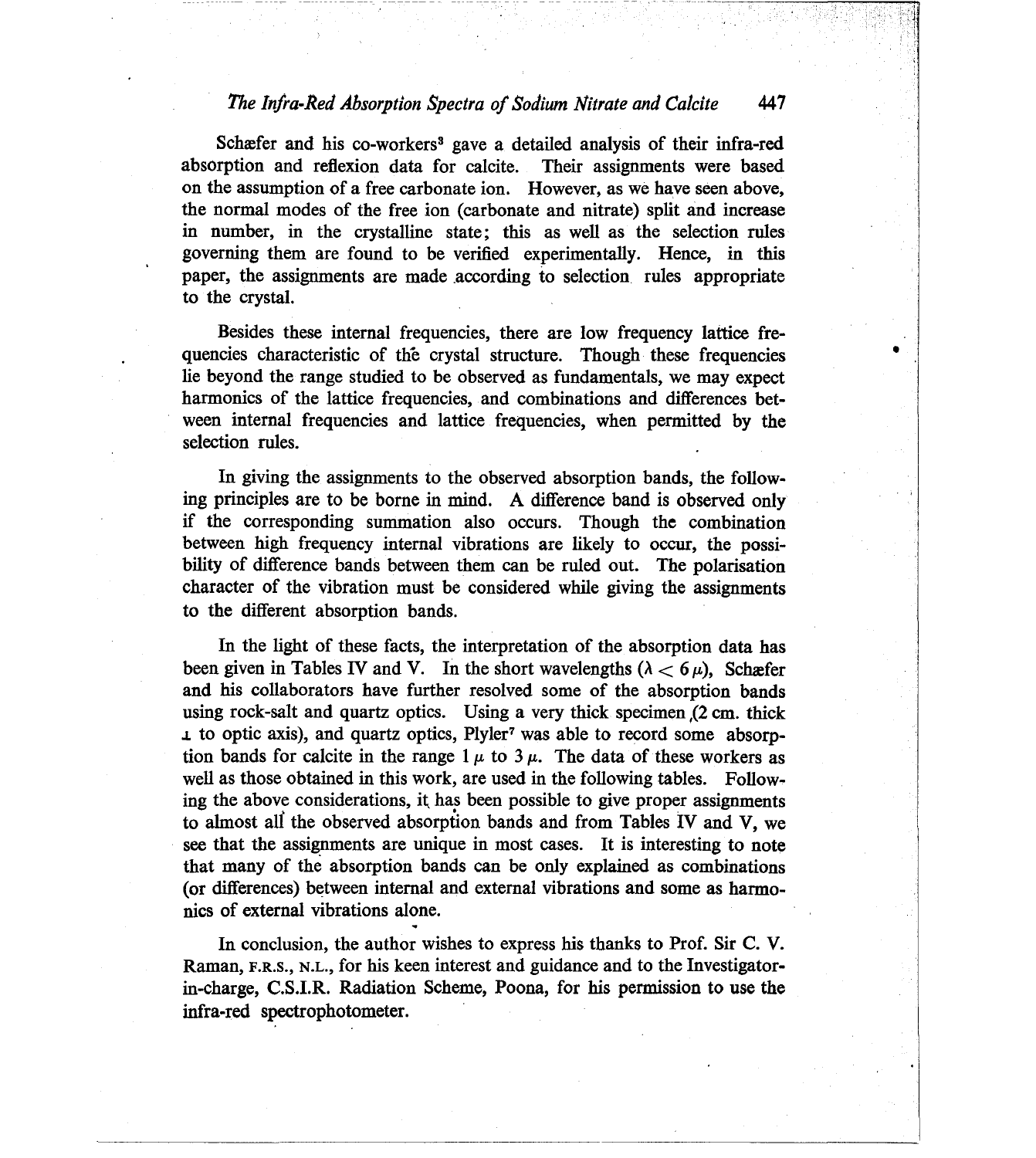# TABLE IV

# Sodium Nitrate

| Observed         |                  | Assignment                         | Calculated                                |              |
|------------------|------------------|------------------------------------|-------------------------------------------|--------------|
| λμ               | $cm.-1$          | Combination                        | Type                                      | $cm^{-1}$    |
| $2 - 3$          | 4348             | $\nu_3 + \nu_4 + \nu_5 + \nu_6$    | $B_1 + B_2 + 3E_1$                        | 4340         |
| 2.42             | 4132             | $3\nu_6, 2\nu_3 + \nu_6$           | $B_1 + B_2 + E_1$ ,<br>$B_1 + B_2 + 2E_1$ | 4155         |
| 2.45             | 4082             |                                    |                                           |              |
| 2.61             | 3831             | $v_1 + v_3 + v_6$                  | $B_1 + B_2 + E_1$                         | 3838         |
| 2.65             | 3774             |                                    |                                           |              |
| 2.85             | 3509             | $2v_3 + v_5$                       | $B_1 + B_2 + 2E_1$                        | 3495         |
| 2.885            | 3466             |                                    |                                           |              |
| $3-2$            | 3125             |                                    |                                           |              |
| $3 - 325$        | 3008             |                                    |                                           |              |
| $3 - 56$<br>3.65 | 2809  <br>2740 J | $v_3 + v_6$                        | $B_1 + B_2 + E_1$                         | 2770         |
| 4.10             | 2439             | $v_1 + v_6$                        | $E_1$ .                                   | 2453         |
| 4.75             | 2105             | $v_2 + v_6$<br>$\cdot v_3 + v_5$ ) | $B_1+B_2+E_1$ .<br>,,                     | 2105<br>2110 |
| 4.79             | 2088             |                                    |                                           |              |
| $5 - 28$         | 1894             |                                    |                                           |              |
| 5.6              | 1786             | $v_1 + v_5$                        | $\mathbf{E}_1$                            | 1793         |
| 5.8              | 1724             |                                    |                                           |              |
| $6 - 35$         | 1575             | $v_2 + v_4$                        | $\mathbf{E}_1$                            | 1565         |
|                  |                  | $v_6 + L_7$ )                      | $B_1+B_2+E_1$                             | 1570∫        |
| 6.7              | 1493             | $v_6 + L_6$                        | $B_1 + B_2 + E_1$                         | 1483         |
|                  |                  | $v_3 + L_3$                        | $^{\ast}$                                 | 1456         |
|                  |                  | $\stackrel{\nu_{6}}{=}$            | ${\bf E_1}$                               | 1385         |
|                  |                  | $v_3 - L_3$                        | $B_1 + B_2 + E_1$                         | 1314         |
| 8.0              | 1250             | $v_6 - L_6$ )                      | $B_1 + B_2 + E_1$                         | $-1287$      |
| 8.3              | 1205             | $v_1 + L_4$                        | $\mathbf{E}_1$                            | 1201         |
| $9 - 8$          | 1020             | $v_6 - L_7$                        | $B_1 + B_2 + E_1$                         | 1200         |
| ↓                | ↓                | $v_4 + L_7$                        | $\mathbf{E_1}$                            | 1030         |
| $10-6$           | 943              |                                    |                                           |              |
| 11.83            | 845              | $v_1 - L_4$                        | $\mathbf{E}_1$                            | 935          |
|                  |                  | 丝                                  | $B_1$                                     | 845          |
| 13.8             | 725              | 些                                  | $\mathbf{E_1}$                            | 725          |
| 15.0             | 667              | $v_4 - L_7$                        | $E_{1}$                                   | 660.         |
| ↓                | ↓                |                                    |                                           |              |
| 15.3             | 654              |                                    |                                           |              |
| 18               | 556              | Harmonics of lattice frequencies   |                                           |              |
| ↓                | ↓                |                                    |                                           |              |
| P.               | ę.               |                                    |                                           |              |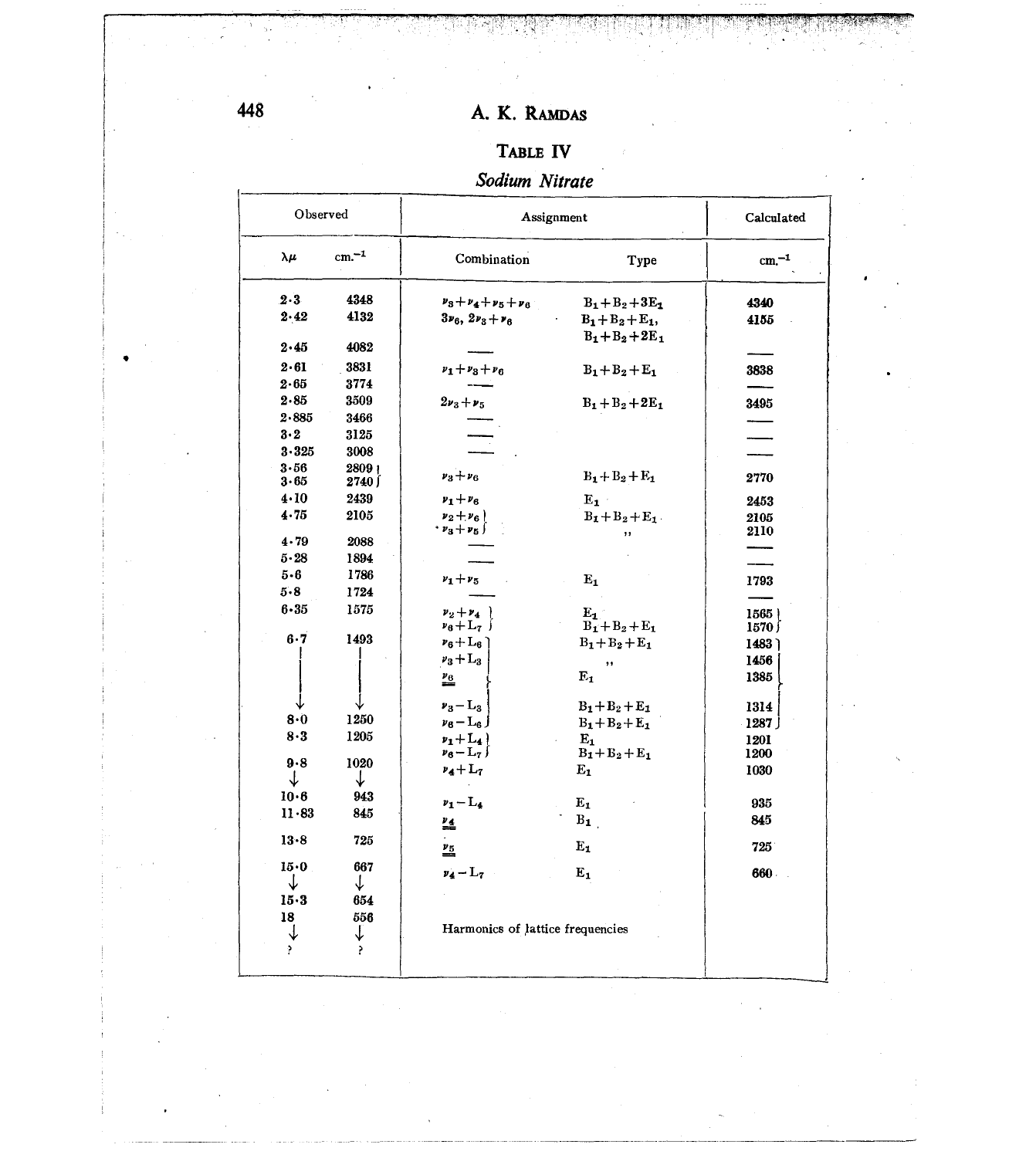449

# TABLE V

# Calcite

| Observed      |          |                | Assignment                                          | Calculated                 |           |
|---------------|----------|----------------|-----------------------------------------------------|----------------------------|-----------|
| $\lambda \mu$ | $cm. -1$ | Polarisation   | Combination                                         | Type                       | $cm^{-1}$ |
| 1 - 76        | 5682     | о              |                                                     |                            |           |
| 1·9           | 5263     |                | $\nu_3 + \nu_4 + 2\nu_6$                            |                            |           |
| 2.0           | 5000     | ,,             |                                                     | $B_1 + B_2 + 2E_1$         | 5287      |
| $2\cdot 2$    | 4545     | ,,             | $3\nu_3 + \nu_5$                                    | $B_1 + B_2 + 3E_1$         | 5008      |
| 2.3           | 4348     | ,,             | $\nu_3 + \nu_4 + \nu_5 + \nu_6$<br>$2\nu_3 + \nu_6$ | $B_1 + B_2 + 3E_1$         | 4509      |
| $2 - 33$      | 4292     | ,,             | $2\nu_1 + \nu_3 + \nu_5$                            | $B_1 + B_2 + 2E_1$         | 4352      |
| $2 \cdot 5$   | 4000     | ,,             | $v_1 + v_3 + v_6$                                   | $B_1 + B_2 + E_1$          | 4312      |
| 2.533         | 3948     | ,,             |                                                     | $B_1 + B_2 + E_1$          | 4004      |
| 2.74          | 3650     | ,,             | $2v_1 + v_6$                                        | $E_{1}$                    | 3656      |
| $2 - 786$     | 3589     | ,,             | $2\nu_3 + \nu_5$                                    | $B_1 + B_2 + 2E_1$         | 3574      |
| 3.04          | 3289     | ,              | $v_1 + v_2 + v_6$                                   |                            | 3282      |
| $3 \cdot 1$   | 3226     | ,,             | $\nu_1 + \nu_3 + \nu_5$                             | $B_1 + B_2 + E_1$          | 3226      |
| $3 - 25$      | 3077     | ,,<br>Е        | $2\nu_1 + \nu_4$                                    | $B_1 + B_2 + E_1$<br>$B_1$ | 3057      |
| 3.33          | 3003     | о              |                                                     |                            |           |
| $3 - 47$      | 2882     |                | $\nu_3 + \nu_6$                                     | $B_1 + B_2 + E_1$          | 2918      |
| 3-71          | 2695     | ,,<br>E        | 3r4                                                 | $B_1$                      | 2655      |
| $3 - 87$      | 2584     | о              | $v_1 + v_6$                                         | $E_1$                      | 2570      |
| 4.16          | 2404     | E              |                                                     |                            |           |
| $4 - 5$       | 2222     | о              | $v_2 + v_6$                                         | $B_1 + B_2 + E_1$          | 2196      |
| 4.64          | 2155     | $O+E$          | $\nu_3 + \nu_5$                                     | $B_1 + B_2 + E_1$          | 2140      |
| 5-15          | 1942     | о              |                                                     |                            |           |
| 5.1           | 1961     | Е              | $v_1 + v_4$                                         | $\mathbf{B}_1$             | 1971      |
| 5.545         | 1803     | о              | $v_1 + v_5$                                         | Ε,                         | 1792      |
|               |          |                | $v_3 + L_2$                                         | Е,                         | 1791      |
| $5 - 75$      | 1739     | Е              | $v_6 + L_7$                                         | $B_1 + B_2 + E_1$          | 1768      |
| 6 - 3         | 1587     |                | $\n  \  \, \bm{v_4} + \bm{v_2}$                     | Е.                         | 1597      |
| 6.7           | 1493     | $\ddot{\rm c}$ |                                                     |                            |           |
|               |          |                | $\frac{\nu_6}{\nu_6}$                               | ${\bf E_1}$                | 1484      |
|               |          |                |                                                     |                            |           |
|               |          |                | $v_2 + v_5$                                         | $B_1 + B_2 + E_1$          | 1418      |
| 7.8           | 1282     |                |                                                     |                            |           |
| 8.45          | 1183     | о              | $v_1 + L_3$                                         | $E_{1}$                    | 1192      |
| $8 - 76$      | 1142     | E              | $v_4 + L_7$                                         | $E_{\mathbf{h}}$ .         | 1169      |
| $9 - 3$       | 1075     | о              | $v_3 - L_2$                                         | $E_{1}$                    | 1077      |
| 9.9           | 1010     | О              | $v_5 + L_7$                                         | $B_1 + B_2 + E_1$          | 990       |
|               |          |                | $\nu_1 - L_3$                                       | E <sub>1</sub>             | 980       |
|               |          |                | $3L_5$                                              | $B_1 + B_2 + E_1$          | 990       |
| $10-6$        | 943      | $\overline{C}$ | $L_2 + 2L_7$                                        | $B_1 + E_1$                | 925       |
| 11-3          | 885      | Е              | 丝                                                   | $B_1$                      | 885       |
| 12.8          | 781      | $\mathbf C$    | $2L_5 + L_3$                                        | $B_1 + B_2 + 2E_1$         | 766       |
|               |          |                | $L_6 + L_7 + L_5$                                   | $B_1 + B_2 + 3E_1$         | 770       |
| 14·1          | 709      | О              | <u>ns</u>                                           | $E_{1}$                    | 706       |
| 17.0          | 588      | С              | Harmonics of lattice frequencies                    |                            |           |
|               |          |                |                                                     |                            |           |
|               |          |                |                                                     |                            |           |
|               |          |                |                                                     |                            |           |
|               |          |                |                                                     |                            |           |